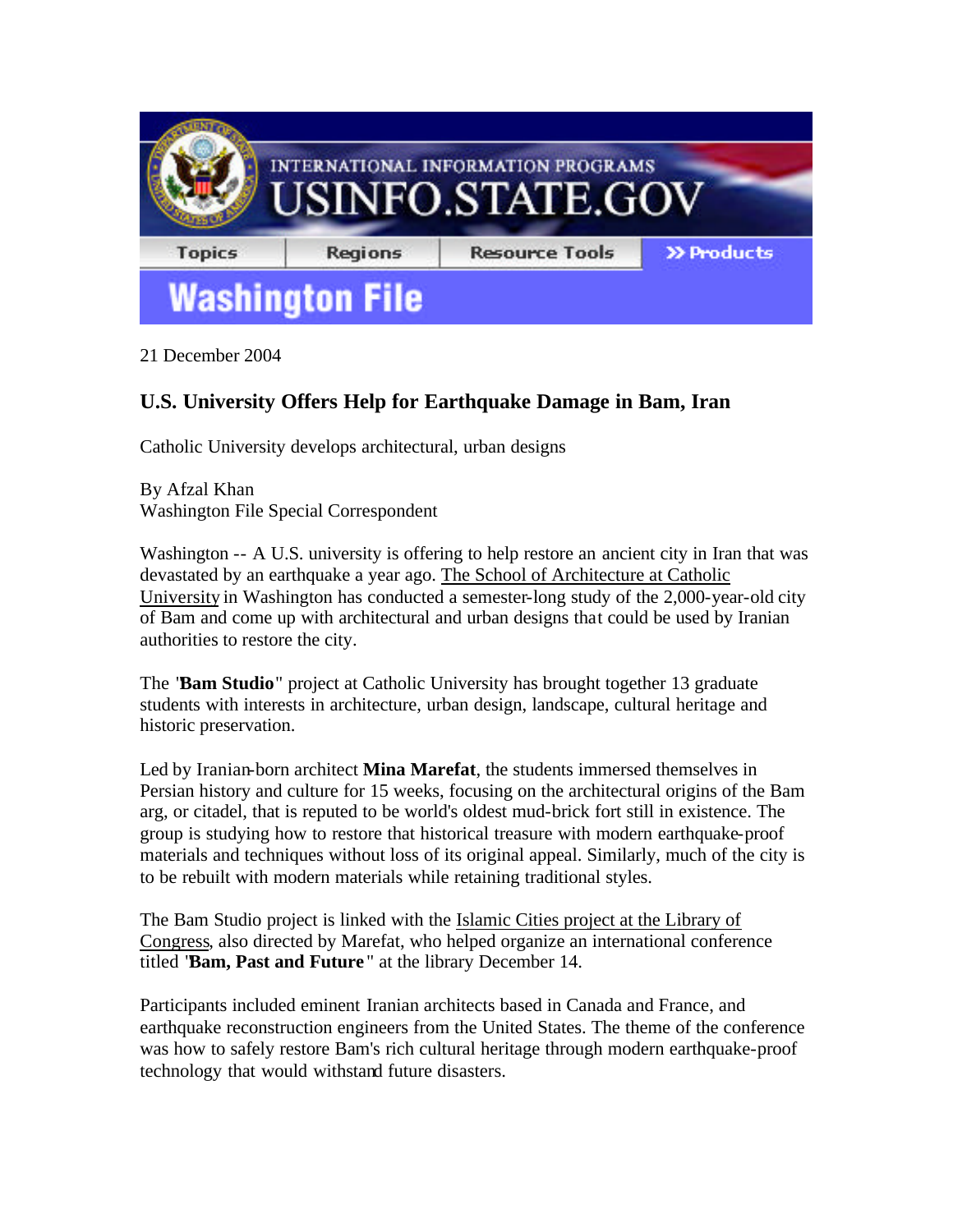Bam represents "the historic fabric of Persian land, culture and people," Marefat said. Located in the southeastern province of Kerman between two mountain ranges, Bam is a small oasis town on the edge of the Dasht-e Lut or Lot's Desert, where water is supplied by underground irrigation canals, or qanats. The citadel, built on a 650-foot-high hill, dates back to the pre-Christian Achaemenids when Darius called himself the "King of kings." But it was under the Sassanians in the third century that Bam began to flourish, and by the 10th century it became an important city on the Silk Road to China.

**Randolph Langenbach**, an expert in the field of seismic vulnerability who visited Bam in April, said the 12-second earthquake that registered at 6.6 on the Richter scale was unusual in its "high frequency of vertical shakes." The December 26, 2003, quake killed an estimated 30,000 people and injured 30,000 in a total population of around 115,000.

Langenbach said that most of the damage was done to buildings built or renovated during the past 30 years and that 200-year-old houses in the old walled city did not suffer any significant damage.

Langenbach said that the renovation of old buildings in Bam during the past 30 years did not blend with the traditional construction methods, and that produced structural weaknesses that caused the buildings to collapse during the earthquake.

**Bijan Khazai**, a scholar at the Earth Institute at Columbia University, New York, said the World Bank had given \$220 million and the Iranian government, \$15 million to be used mostly for building new homes for the earthquake victims of Bam.

Khazai said that a "housing bazaar" has been set up in Bam where models of houses are displayed and where one can purchase building materia ls.

**Keyvan Khosrovani**, based in Paris, said that a laboratory was needed to test earthquake- proof models of buildings just like aircrafts are tested before flight. "Replicas of the old architecture must be preserved with new materials," he said.

**Hossein Amanat**, based in Canada, said there should be "respect for the past," but one should be "contemporary" in rebuilding Bam. He suggested that the city of Bam should be separated from the citadel and that the use of "local materials and local know-how" would create "sustainability" for the restoration of Bam. He said "green roofs" with vegetation and solar panels to harness the ample sunlight for energy would be useful for Bam.

However, one of the invitees to the conference who did not make it could have had the most immediate impact. He was **Morteza Kazemi**, the economic and cultural adviser to the Ministry of Culture and Islamic Guidance in Iran. Marefat said he got a visa finally, thanks to the U.S. State Department, but flights from Iran to the United States were all booked.